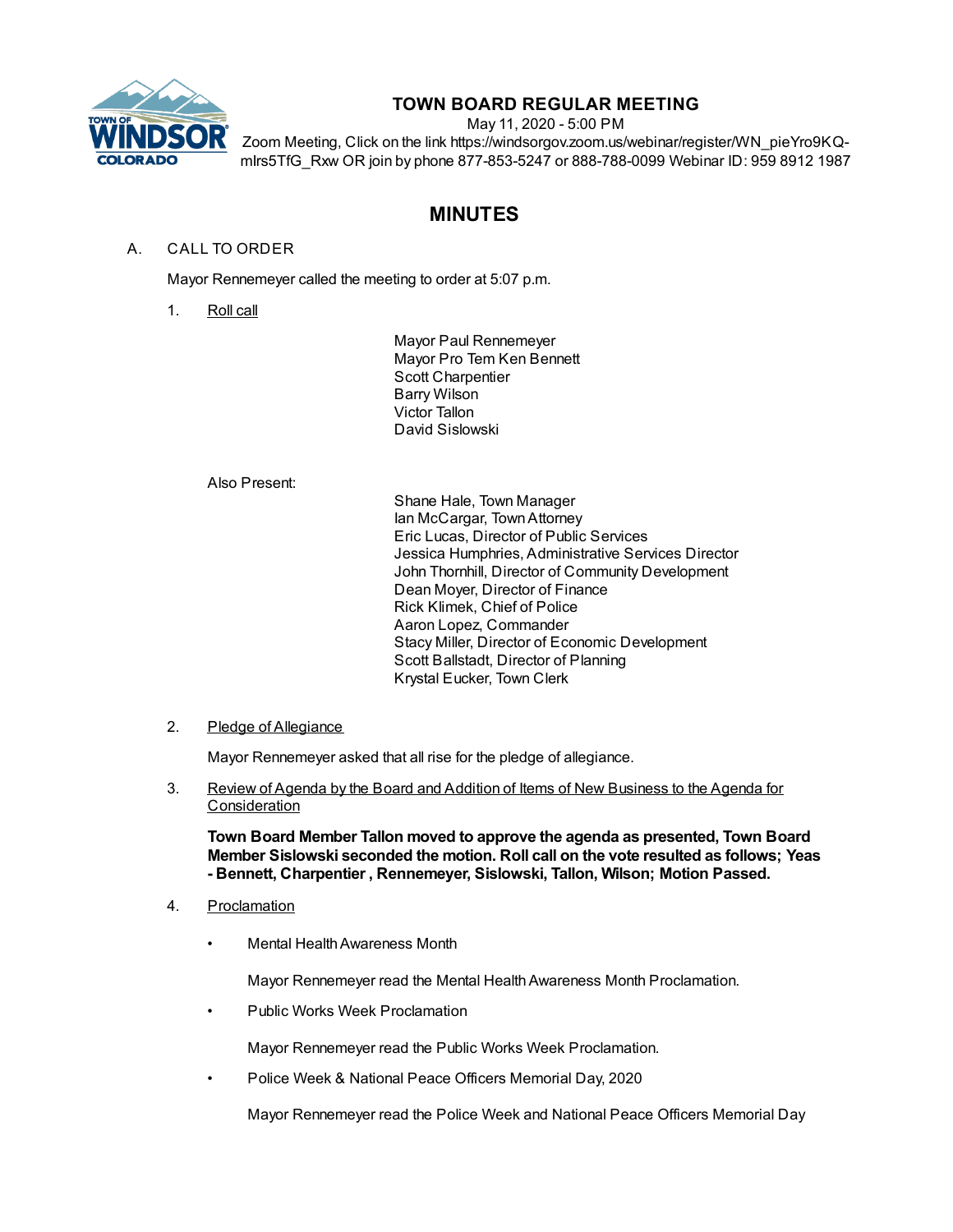Proclamation.

• Windsor Historic Preservation Month

Mayor Rennemeyer read the Windsor Historic Preservation Month Proclamation.

• A Mayoral Proclamation for the Appointment of Board and Commission Liaisons for Members of the Windsor Town Board

Mayor Rennemeyer read the Mayoral Proclamation for the Appointment of Board and Commission liaisons.

#### 5. Board Liaison Reports

• Town Board Member Charpentier

Town Board Member Charpentier has no report.

• Town Board Member Wilson

Town Board Member Wilson reported the Poudre River Trail is opened back up by Kodak.

• Mayor Pro Tem Bennett

Mayor Pro Tem reported the Water and Sewer Board will meet this Wednesday morning at 6:30 a.m.

• Town Board Member Tallon

Town Board Member Tallon reported he will be attending the Parks, Recreation and Culture meeting tomorrow.

• Town Board Member Sislowski

Town Board Member Sislowski reported he did not attend the Planning Commission meeting although there was a communication regarding the Martin Marrietta plant.

• Mayor Rennemeyer

Mayor Rennemeyer had no report.

### 6. Public Invited to be Heard

Mayor Rennemeyer opened the meeting up for public comment to which there was none.

# B. CONSENT CALENDAR

- 1. Minutes of the April 13, 2020 Regular Meeting, Minutes of the April 27, 2020 Regular Meeting and Minutes of the April 28, 2020 Special Meeting - K. Eucker
- 2. Report of Bills April 2020

**Town Board Member Sislowski moved to approve the consent calendar as presented, Mayor Pro Tem Bennett seconded the motion. Roll call on the vote resulted as follows; Yeas - ; Motion Passed.**

- C. BOARD ACTION
	- 1. Ordinance No. 2020-1607 An Ordinance of the Town Board of the Town of Windsor, Colorado, Approving the Amended and Restated Service Plan for the Future Legends Sports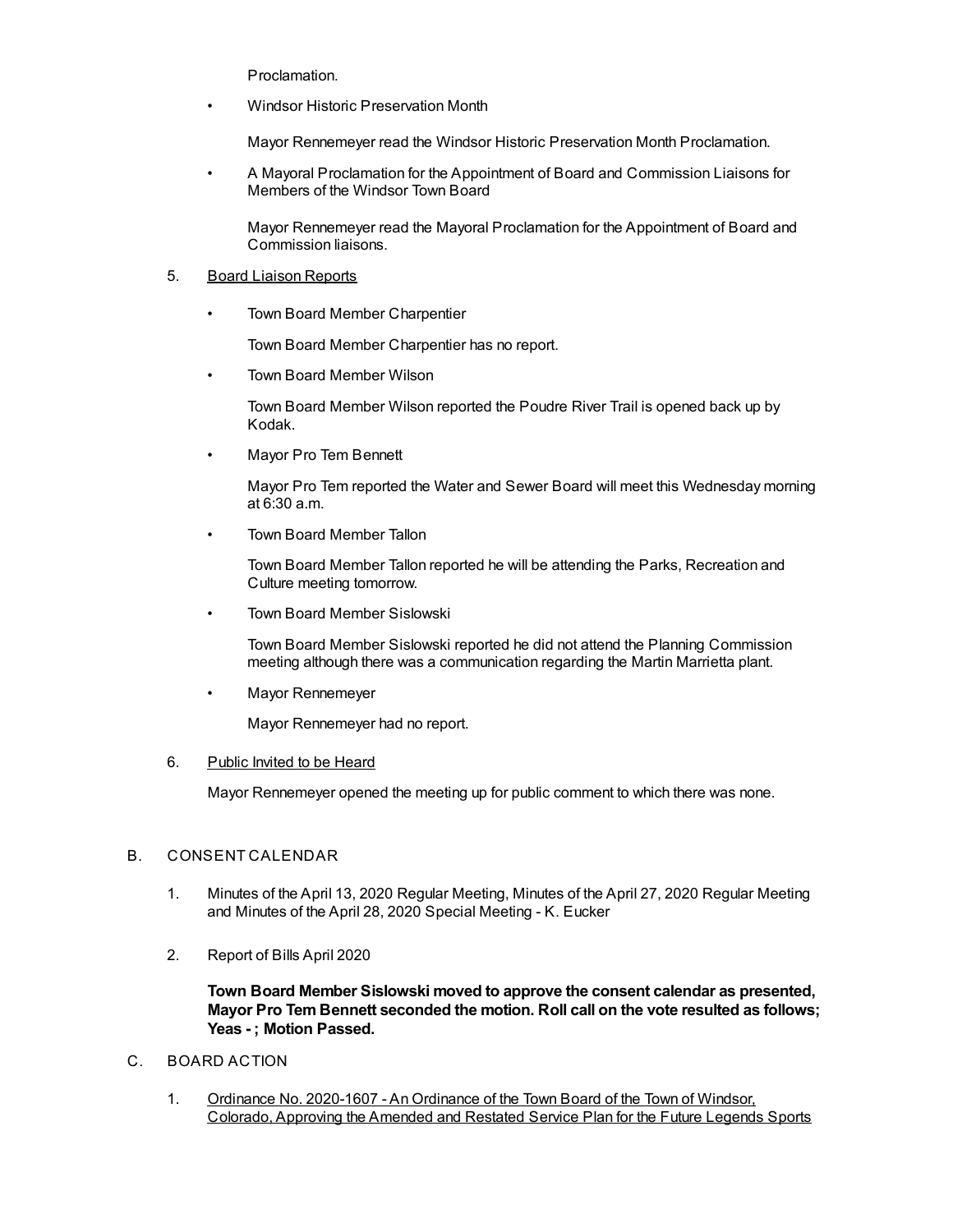Per Mr. McCargar, before the Board is Ordinance 2020-1607 on second reading and introduced Special Counsel, Ms. Carolyn Steffl, as she will be presenting to the Board this evening.

Per Ms. Steffl, an application to approve an Amended and Restated Service Plan for Future Legends Metropolitan District Nos. 1-2 (the "Amended Service Plan"). The service plan for Future Legends Metropolitan District Nos. 1-2 (the "Districts") was approved in September 2019 (the "Original Service Plan").

A special district is required to amend its service plan if there are any material modifications, defined as "changes of a basic or essential nature, including but not limited to the following: . . . a decrease in the financial ability of the district to discharge the existing or proposed indebtedness . . . ." Sec. 32-1-207(2)(a), C.R.S. In this case, the Districts are facing some decreased financial ability to discharge the proposed indebtedness due to: a) decreased projected assessed valuation at full build-out and b) increased interest rates in the bond market. Therefore, they have proposed a service plan amendment that would increase the maximum debt service mill levy, without raising the overall debt cap, to ensure that the Districts have the financial ability to discharge the proposed indebtedness. Other changes are proposed as well. This memorandum summarizes the major changes to the service plan and the statutory criteria for approval or disapproval of the Amended Service Plan.

Proposed Service Plan Revisions

- 1. Inclusion Property Added Under the Original Service Plan, the District boundaries include approximately 100 acres. The Amended Service Plan would allow the Districts to include an additional 22 acres of property (Lot 1, Block 3, Diamond Valley Subdivision), which is owned by Future Legends, LLC, the developer of the Districts. The attorney for the Districts explained that the inclusion property is expected to be developed with ball fields, so the inclusion is not likely to have a big impact on the public infrastructure costs nor the future assessed valuation. This proposed change is consistent with the Special District Act and the Town Code.
- 2. Changes to Preliminary Infrastructure Plan (Exhibit D) The Amended Service Plan includes an updated Preliminary Infrastructure Plan, as a result of changes in the overall project financing. The developer originally planned that public infrastructure would be financed in part by the Districts and in part under the C-PACE program. Now, the C-PACE funding has been replaced with proposed funding by a Business Improvement District ("BID"). As a result, the amount of District funding for each type of public improvement has shifted. The District's estimated costs for water, sewer and stormwater infrastructure have decreased (as some costs would be financed by the BID), and the District has estimated for a new category of improvements - site electrical, communications (telephone) and raw water. Overall, the estimated costs of the District's public improvements decreased from approximately \$32.5 Million in the Original Service Plan to \$30 Million in the Amended Service Plan, but the overall debt limit has stayed the same at \$40,750,000. The proposed Public Improvements may be financed by the Districts under the Special District Act, and the Financial Plan shows the ability to finance these improvements, with the amendments noted below The Amendment's proposed Maximum Debt Mill Levy of 50 mills exceeds the Town's standard limitation of 34 mills, per Town Code Secs. 19-1-20(h) and 19-1-30(a) and the model service plan. Likewise, the unlimited Operations and Maintenance Mill Levy and Aggregate Mill Levy varies from the standard limits of 39 mills set forth in Town Code Sec. 19-1-20(h) and the model service plan. The Town Board has discretion to approve such deviations from the Town Code's Service Plan policy. Section 19-1-10 of the Town Code states "This policy is intended as a guide only. Nothing in this Article is intended, nor shall it be construed, to limit the discretion of the Town Board, which retains full discretion and authority regarding the terms and limitations of all district service plans." The Town Board can weigh the public benefits to be provided by the Districts versus the limits contained in the Town Code. The Districts plan to serve commercial developments, which tend to have more sophisticated owners who can evaluate the risks / benefits of purchasing land within the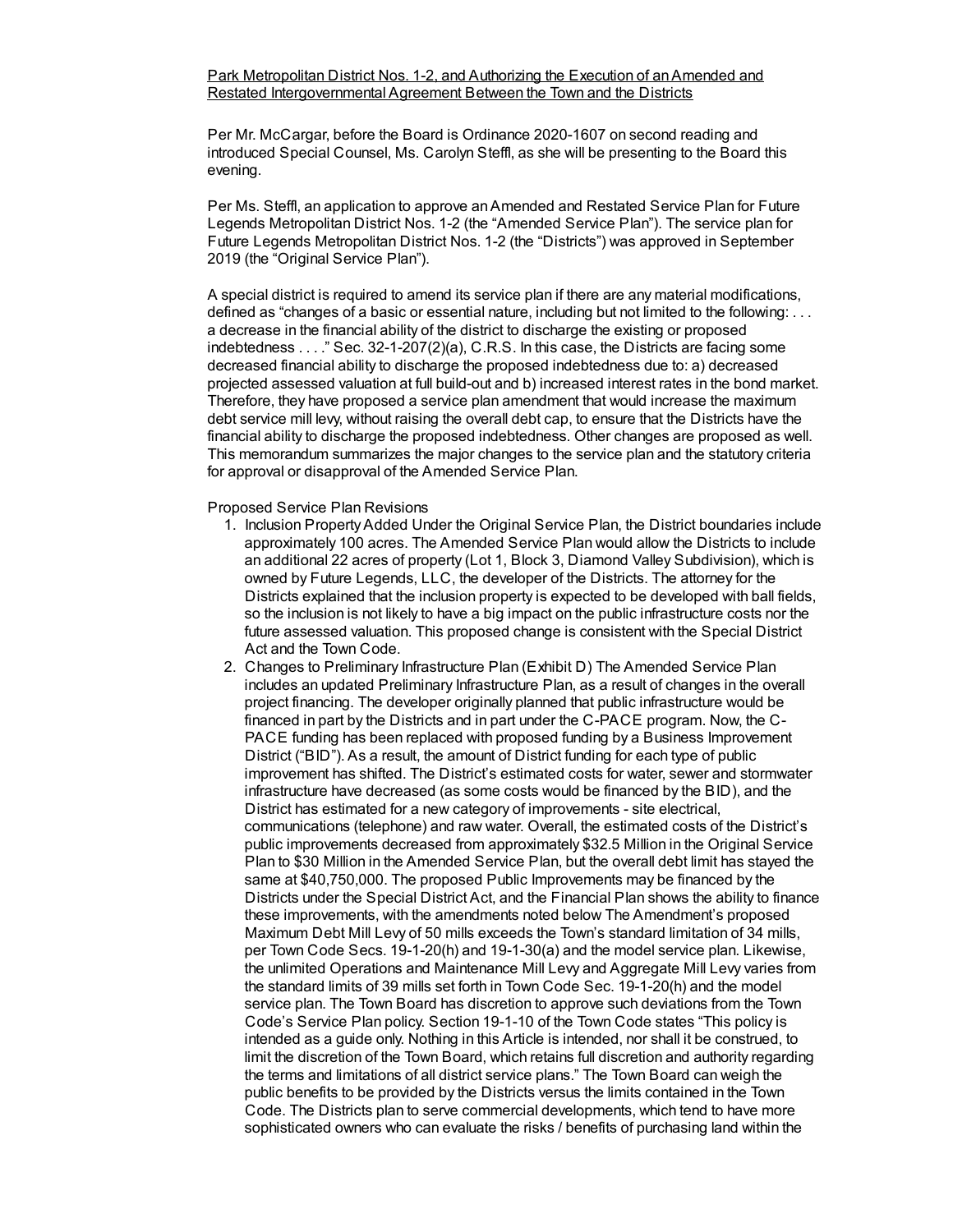Districts. Therefore, the Town Board may be comfortable with relaxing some limitations intended to protect residential property owners, if the Board finds that there is a big public benefit provided by the Districts. Representatives of the District will be present at the Board meeting onApril 27th to present evidence to support the larger Debt Mill Levy and the unlimited Operations and Maintenance Mill Levy.

- 3. Changes to Financial Plan (Exhibit F) The Districts have revised their Financial Plan to reflect updated plans for development of the property and new projected assessed valuation at full build-out. Overall, the projected assessed valuation of the property within the District decreased from \$43,652,702 in the Original Service Plan to \$37,100,173 in the Amended Service Plan. In order to establish that the Districts can repay the debt with the lower assessed valuation, the Amended Financial Plan shows that the debt will be repaid through a mill levy of 50 mills (instead of 34) and higher developer-imposed Project Retail Fees (1.75% instead of 1%) and project Lodging Fees (6% instead of 3%). With the changes proposed, the Financial Plan shows that the Districts would have the ability to repay the debt with a large annual surplus, which may mean that actual mill levies or fees could be lower than the projected rates.
- 4. Increase in Maximum Debt Mill Levy Rate and Removal of Maximum Operations and Maintenance Mill Levy and Aggregate Mill Levy The Amended Service Plan proposes to increase the Maximum Debt Mill Levy from 34 mills to 50 mills. Even though the overall debt limit remains unchanged at \$40,750,000, the District is asking for an increase in the Debt Mill Levy limit to repay the same amount of debt due to a decrease in projected valuation of property within the District after full build-out (from \$43,652,702 in the Original Service Plan to \$37,100,173 in the Amended Service Plan) and increased cost of borrowing. In addition, the Amended Service Plan proposes to allow the Districts to impose unlimited mill levies for operation and maintenance expenses, by removing the Maximum Operations and Maintenance Mill Levy and the Maximum Aggregate Mill Levy. The Original Service Plan contains a Maximum Operations and Maintenance Mill Levy of 39 mills and a Maximum Aggregate Mill Levy of 39 mills. The Districts' attorneys have explained that they do not know what amount of funds will be required for operations, maintenance, repair and replacement of the many ball fields and public facilities, so they want to provide maximum flexibility to the Board of Directors of the Districts to set the mill levies as needed.

Statutory Criteria Based on my review of the Amended Service Plan, it meets the requirements of the Special District Act, Sec. 32-1-101, et seq., C.R.S.

The Board will have a policy decision whether to approve the increased mill levies, deviating from the standard mill levy caps set forth in the Town Code, and other changes.The Board must consider the following criteria:

- 1. There is sufficient existing and projected need for organized service in the area to be served by the proposed Districts;
- 2. The existing service in the area to be served by the proposed Districts is not adequate for present and projected needs;
- 3. The proposed Districts are capable of providing economical and sufficient services to the area they intend upon serving;
- 4. The area to be included within the proposed Districts has, or will have the financial ability to discharge the proposed indebtedness on a reasonable basis.

Only criteria 4 is implicated by the proposed amendment, and the amended Financial Plan shows the financial ability to discharge the proposed indebtedness, if the Town Board approves the increase to the Maximum Debt Service Mill Levy.

Mr. Sislowski inquired if the Town imposes a lodging tax in the future, that would be on top of the 6%.

Per Ms. Steffl, that is correct.

Mr. Rennemeyer opened the meeting up for public comment to which there was none.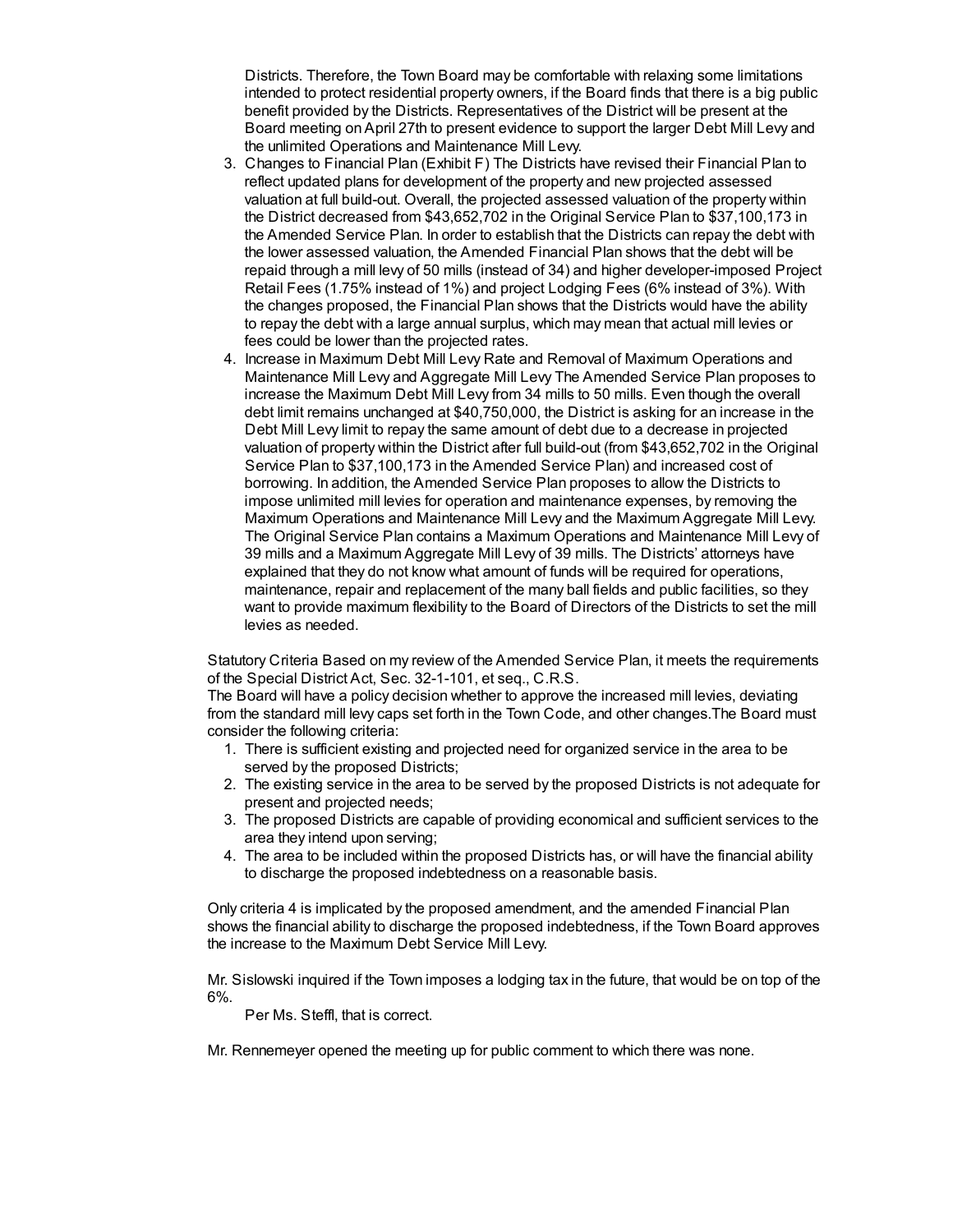**Mayor Pro Tem Bennett moved to approve Ordinance 2020-1607, Town Board Member Sislowski seconded the motion. Roll call on the vote resulted as follows; Yeas - Bennett, Charpentier , Rennemeyer, Sislowski, Tallon, Wilson; Motion Passed.**

2. Ordinance No. 2020-1608 - Declaring the Organization of the Future Legends Sports Park Business Improvement District, Describing the Boundaries and Service Area of the District, Giving it the Corporate Name Specified in the Petition, Establishing and Appointing a Board Of Directors, and Approving the 2020 Operating Plan and 2020 Budget

Having been accepted upon introduction, state law permits the creation of the BID by ordinance.

Per Mr. McCargar, Ordinance No 2020-1608 is before the Board on second reading.

Per Ms. Steffl, the Town has received a petition for organization of a Business Improvement District ("BID") (a special financing district created by a municipality for commercial areas) submitted by the owner of the sports park property, Future Legends, LLC. That owner recently learned that the County will not be providing C-PACE funding, so it would like to organize a BID as an alternative funding mechanism.

#### Key Features of Proposed Future Legends BID

The Town has the authority to organize a BID, upon receipt of a petition from the property owners and after holding a public hearing. The Future Legends BID would be a quasi-municipal corporation and political subdivision of the state organized and operating under the Business Improvement District Act, §§ 31-25-1201 through 31-25-1228, C.R.S.

The Petitioner has proposed that the initial boundaries of the District include approximately 61 acres of property within the Future Legends Sports Park Metropolitan District Nos. 1 and 2 (the "Metro Districts"). Future Legends, LLC purchased an additional 22 acres of property that cannot be within the initial boundaries of the BID because it is zoned agricultural; however, it will be in the service area of the BID and will be automatically added to the BID if it is rezoned to anything other than residential or agriculture. § 13-25-1208(3), C.R.S.

A petition to form a new BID must be signed by the owners of at least 50% of the assessed valuation of real and personal property in the service area of the District and at least 50% of the acreage in the boundaries of the District. Future Legends, LLC meets both conditions. Board of Directors

The Town Board serves as the ex officio Board of a BID unless it organizes a separate Board of Directors for the BID, consisting of electors of the BID. § 31-25-1209(1), C.R.S. BID electors are defined as individuals who are U.S. citizens, residents of Colorado, and over 18 years old, and also reside in the BID or own or lease taxable real or personal property within the BID or are the designee of a corporate owner or lessee of taxable property. § 31-25-1203(4) (a), C.R.S.

If the Town Board organizes a BID Board of Directors, the Town Board appoints each Director (if possible, no more than one-half of the BID Directors may be affiliated with one owner or lessee of property in the BID.) The BID Directors serve at the pleasure of the Town Board, which may remove a Director or the entire BID Board for inefficiency, neglect of duty or misconduct in office, after notice and an opportunity to be heard. § 31-25-1209(1)(e), C.R.S. The Petitioner for the Future Legends BID proposed that the Town Board organize a Board of Directors for the BID which would consist of five electors appointed by the Town Board. The Petitioner suggested that the original Directors be the same as the Directors for the Metro Districts, and it will confirm the eligibility of all such individuals to serve on the BID Board before the Town Board's second reading of the ordinance. Future Legends, LLC is planning to lease a small amount of undeveloped property to each proposed Director to qualify him/her as an elector. The BID electors can petition the Town Board to allow them to elect their own Directors (instead of Town Board appointment), and Petitioner's attorney has indicated that it will consider making that request in the future.

#### Operating Plan and Budget

Each year, the BID is required to submit a proposed Operating Plan and budget for the next year to the Town Board by September 30th. Then, the Town Board reviews and approves or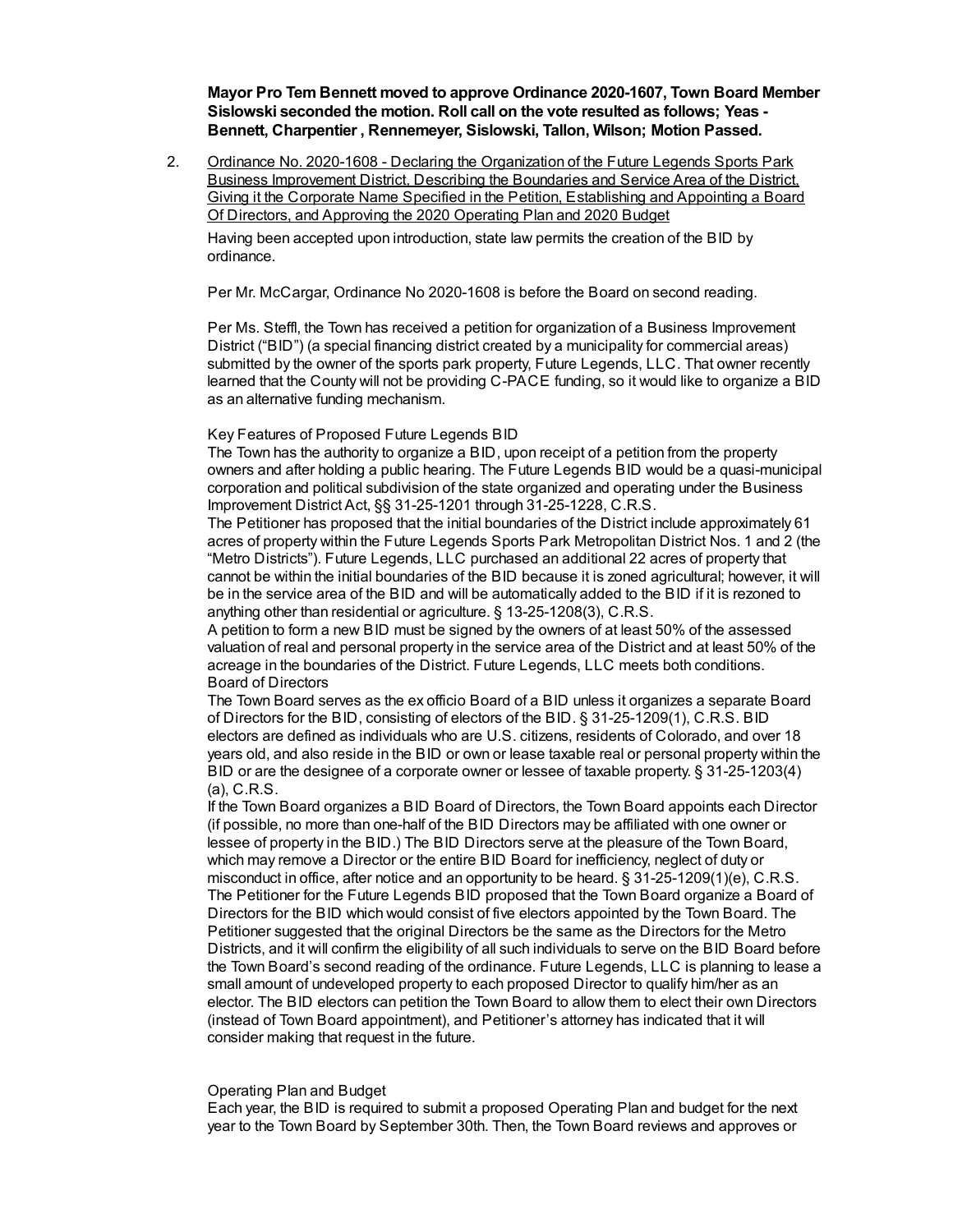disapproves the Operating Plan and budget within 30 days. § 31-25-1211, C.R.S. The BID cannot impose taxes or fees or issue bonds until an Operating Plan has been approved. The Petitioner submitted a proposed 2020 Operating Plan and Budget for the Town Board. BIDs do not have a Service Plan, like the Metro Districts, so the mill levy caps and limitations are contained in the Operating Plan. The Ordinance organizing the Future Legends BID would also approve the 2020 Operating Plan and Budget.

Under the 2020 Operating Plan, the Future Legends BID can issue up to \$40,750,000 of debt, the same amount authorized for the Metro Districts. The debt can be repaid through a mill levy up to 50 mills, which will be in addition to the mill levy imposed by the Metro Districts. The Operating Plan estimates the cost of the public improvements at approximately \$22,500,000, but the Petitioner asks for a debt cap of \$40,750,000 to provide flexibility.

The 2020 Operating Plan includes a financial projection that demonstrates the ability of the BID to repay debt of \$40,750,000, with a mill levy of 50 mills, assuming that the development projections are accurate.

The 2020 Operating Plan contains no limit on the mill levy imposed for operations and maintenance costs.

#### Powers

A BID has the power to construct, finance, operate and maintain public improvements, including but not limited to: streets, sidewalks, curbs, gutters, pedestrian malls, streetlights, drainage facilities, landscaping, decorative structures, statuaries, fountains, identification signs, traffic safety devices, bicycle paths, off-street parking facilities, benches, rest rooms, information booths and public meeting facilities. § 31-25-1203(5), C.R.S.

In addition, a BID can provide services, including: consulting with respect to planning or managing development activities, promotion or marketing of district activity, organization, promotion, marketing, and management of public events, activities in support of business recruitment, management, and development, security for businesses and public areas located within the district, snow removal or refuse collection, and providing design assistance. § 31-25- 1212, C.R.S.

A BID may finance its services through property taxes or special assessments, with approval from the Town, and, if needed, TABOR elector approval.

The Petitioner proposes that the Future Legends BID have all of the statutory powers, subject to limitations in the Operating Plan approved each year.

#### **Dissolution**

BIDs have perpetual life, unless extinguished by ordinance after all debt is retired. § 31-25- 1225, C.R.S.

#### Criteria for Approval of Organization of BID

The Town Board will be asked to take several actions, through the draft ordinance: a) approving organization of the BID, b) establishing a Board of Directors for the BID and (per the 2020 Operating Plan) appointing the initial Directors, c) approving the 2020 Operating Plan, d) approving the 2020 Budget, and e) finding that the service area of the District is a location for new business or commercial development (a statutory requirement for areas that are not already developed per § 31-25-1203(10), C.R.S.).

The Town Board may approve organization of the Future Legends BID if it finds that:

- 1. It appears that an organization petition has been duly signed and presented in conformity with the Business Improvement District Act The Petition for organization of the Future Legends BID contains the required information per § 31-25-1205, C.R.S. The petition must be signed by the owners of at least 50% of the assessed valuation of real and personal property in the service area of the proposed District and at least 50% of the acreage in the legal boundaries of the proposed District. § 31-25-1205(2), C.R.S. Future Legends, LLC owns all of the property within the proposed boundaries and the proposed service area and, therefore, meets the 50% thresholds.
- 2. The allegations of the organization petition are true The allegations in the organization petition appear to be true.
- 3. The types of services or improvements to be provided by the proposed district are those services or improvements that best satisfy the purposes of the Business Improvement District Act; and The purpose of the Business Improvement District Act is to allow for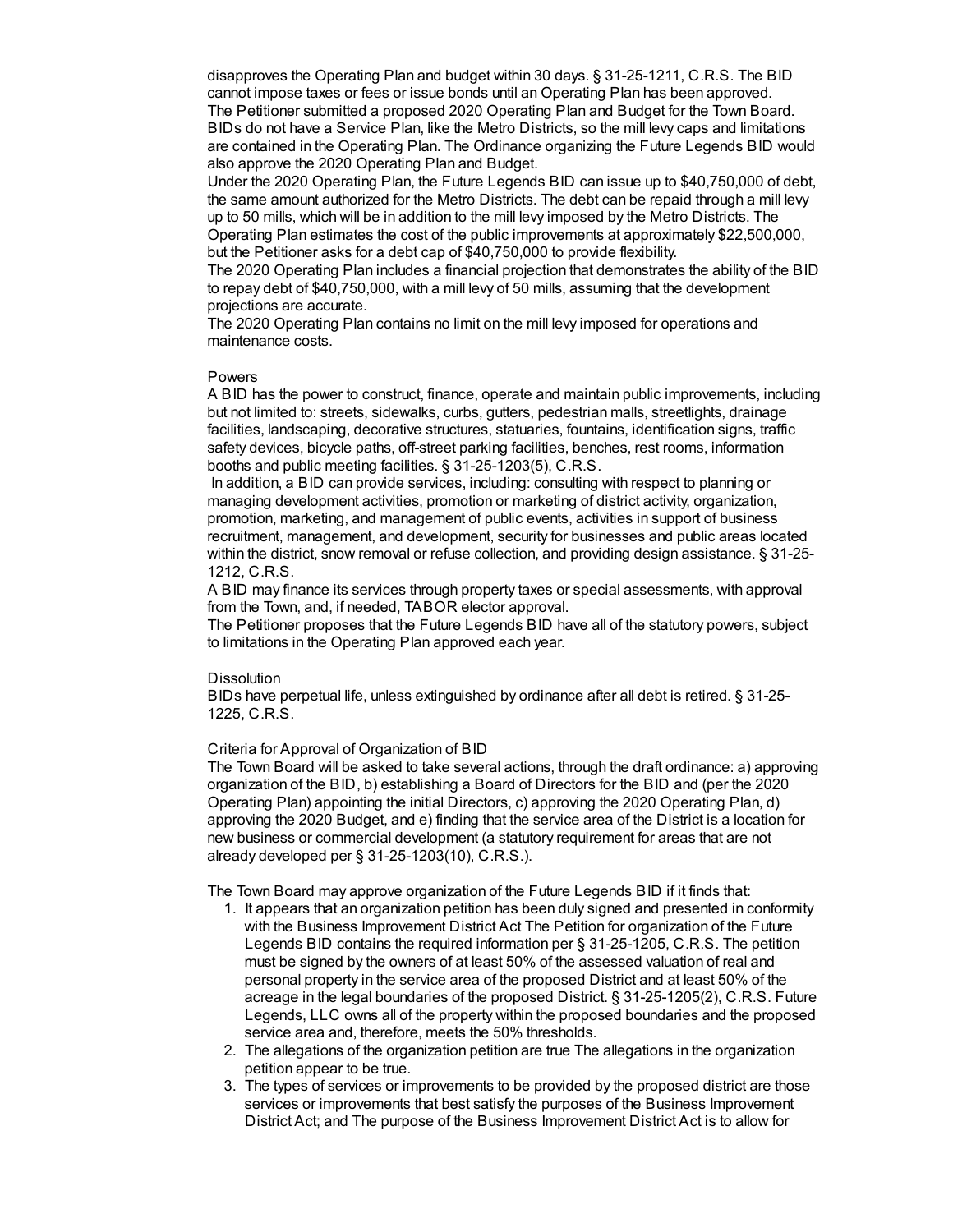BIDs that will: a) serve a public purpose; b) promote the health, safety, prosperity, security, and general welfare of the inhabitants thereof, the property owners therein, and all the people of the state; c) promote the continued vitality of commercial business areas within municipalities; and d) be of special benefit to the property within the boundaries of any district created. § 31-25-1202(1), C.R.S. The Petitioner has explained that the BID will provide needed funding for public infrastructure for the improvement of the property, so there is sufficient support to make this finding.

4. The Town Board has jurisdiction to organize the BID. Per § 31-25-1204, C.R.S., "[t]he governing body of every municipality is hereby vested with jurisdiction to create and establish one or more districts within the boundaries of the municipality." The property within the proposed boundaries and service area of the Future Legends BID is within the boundaries of the Town of Windsor, so the Town has jurisdiction.

#### Criteria for Approval of the Operating Plan and Budget

The statutes do not set forth specific criteria for approval of the annual Operating Plan and Budget. The Town Board will want to review both to make sure that they are comfortable with the proposed taxes and fees because a BID may not impose such taxes and fees without the Town Board's approval of an Operating Plan. In addition, the Town Board will want to be comfortable that the BID will have the financial ability to discharge the proposed indebtedness and that the Operating Plan is in the best interests of the Town and its residents and property owners. The Town Board will also want to review the proposed structure and nominees for the Board of Directors of the District..

Mr. Rennemeyer opened the meeting for public comment to which there was none.

### **Town Board Member Tallon moved to approve Ordinance 2020-1608, Town Board Member Wilson seconded the motion. Roll call on the vote resulted as follows; Yeas - Bennett, Charpentier , Rennemeyer, Sislowski, Tallon, Wilson; Motion Passed.**

3. Resolution No. 2020-37 -- A Resolution Re-Appointing Ken Bennett to Serve as the Mayor Pro Tem of the Town of Windsor, Colorado

Section 3.2.C of the Home Rule Charter provides for the appointment of a Mayor *pro tem* to "...perform the responsibilities of the Mayor when the Mayor is absent or is otherwise unable to perform the responsibilities of the Mayor". The Charter provides that the term of office for Mayor *pro tem* is two years. Ken Bennett has served as Mayor *pro tem* since 2018, and has expressed interest in continuing in this capacity.

The Charter requires that appointment of the Mayor *pro tem* must be by a two-thirds affirmative vote of the Town Board in office. Given the current vacancy in District 4, the two-thirds requirement is met by four (4) affirmative votes.

Mr. Barry feels this should have been a group decision and he does not feel that it had been.

### **Town Board Member Sislowski moved to approve Resolution 2020-37, Town Board Member Tallon seconded the motion. Roll call on the vote resulted as follows; Yeas - Bennett, Charpentier , Rennemeyer, Sislowski, Tallon; Nays - Wilson; Motion Passed.**

## D. COMMUNICATIONS

1. Communications from TownAttorney

None.

- 2. Communications from Town Staff
	- a. Site Plan Review Eagle Crossing Subdivision 6th Filing, Lot 2 Taco Bell